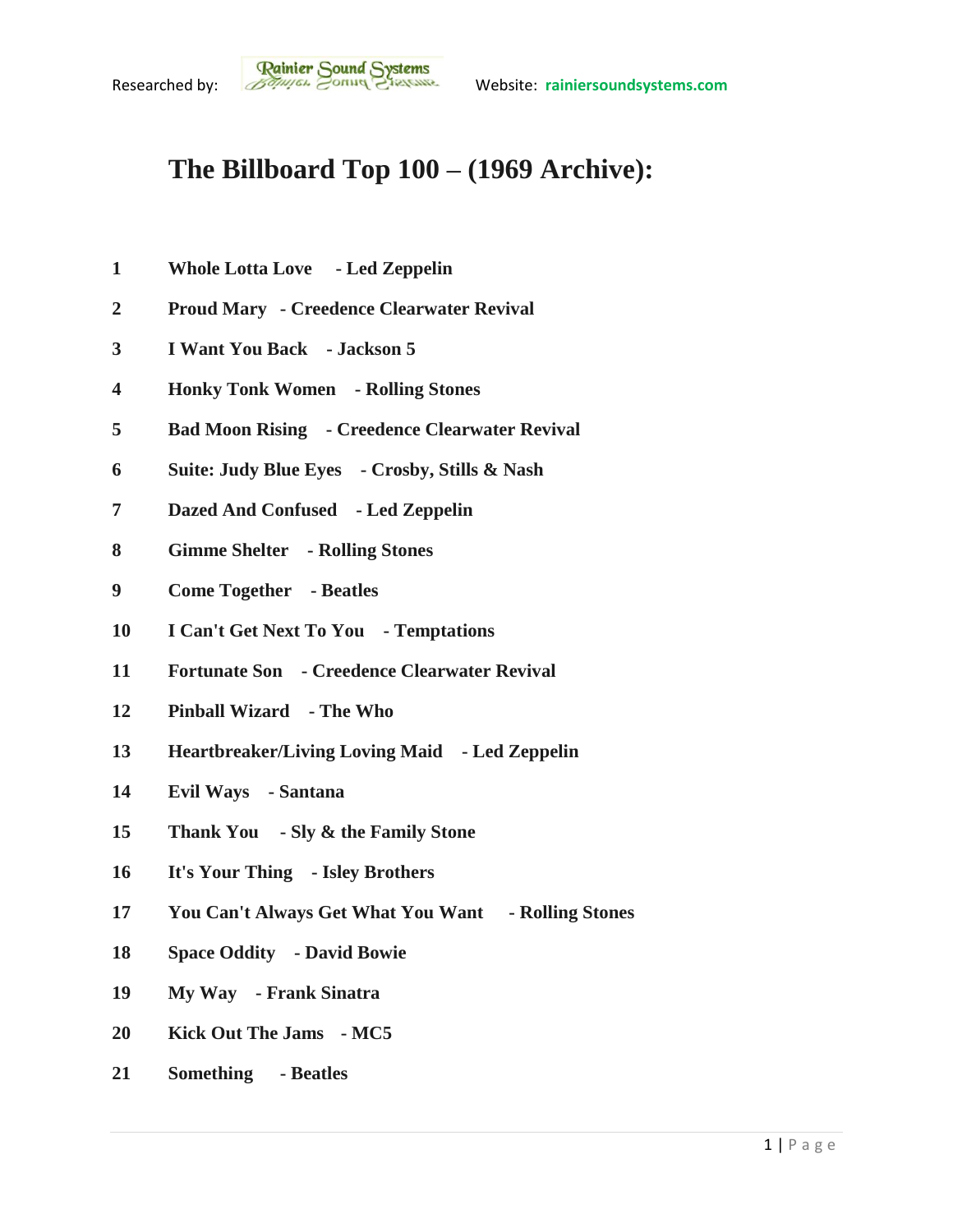- **Hot Fun In The Summertime - Sly & the Family Stone**
- **Suspicious Minds - Elvis Presley**
- **Get Back - Beatles**
- **Green River - Creedence Clearwater Revival**
- **Here Comes The Sun - Beatles**
- **The Thrill Is Gone - B.B. King**
- **The Night They Drove Old Dixie Down - The Band**
- **The Boxer - Simon & Garfunkel**
- **I Want To Take You Higher - Sly & the Family Stone**
- **Give Me Just A Little More Time - Chairmen Of The Board**
- **Down On The Corner - Creedence Clearwater Revival**
- **Stand - Sly & the Family Stone**
- **Venus - Shocking Blue**
- **What Does It Take (To Win Your Love) - Jr. Walker & the All-Stars**
- **Can't Find My Way Home - Blind Faith**
- **Whipping Post - Allman Brothers**
- **Give It Up Or Turnit A Loose - James Brown**
- **Oh What A Night '69 - Dells**
- **Born On The Bayou - Creedence Clearwater Revival**
- **Feelin' Alright - Joe Cocker**
- **Midnight Rambler - Rolling Stones**
- **Time Is Tight - Booker T. & the M.G.'s**
- **We're Not Gonna Take It - The Who**
- **In The Court Of The Crimson King - King Crimson**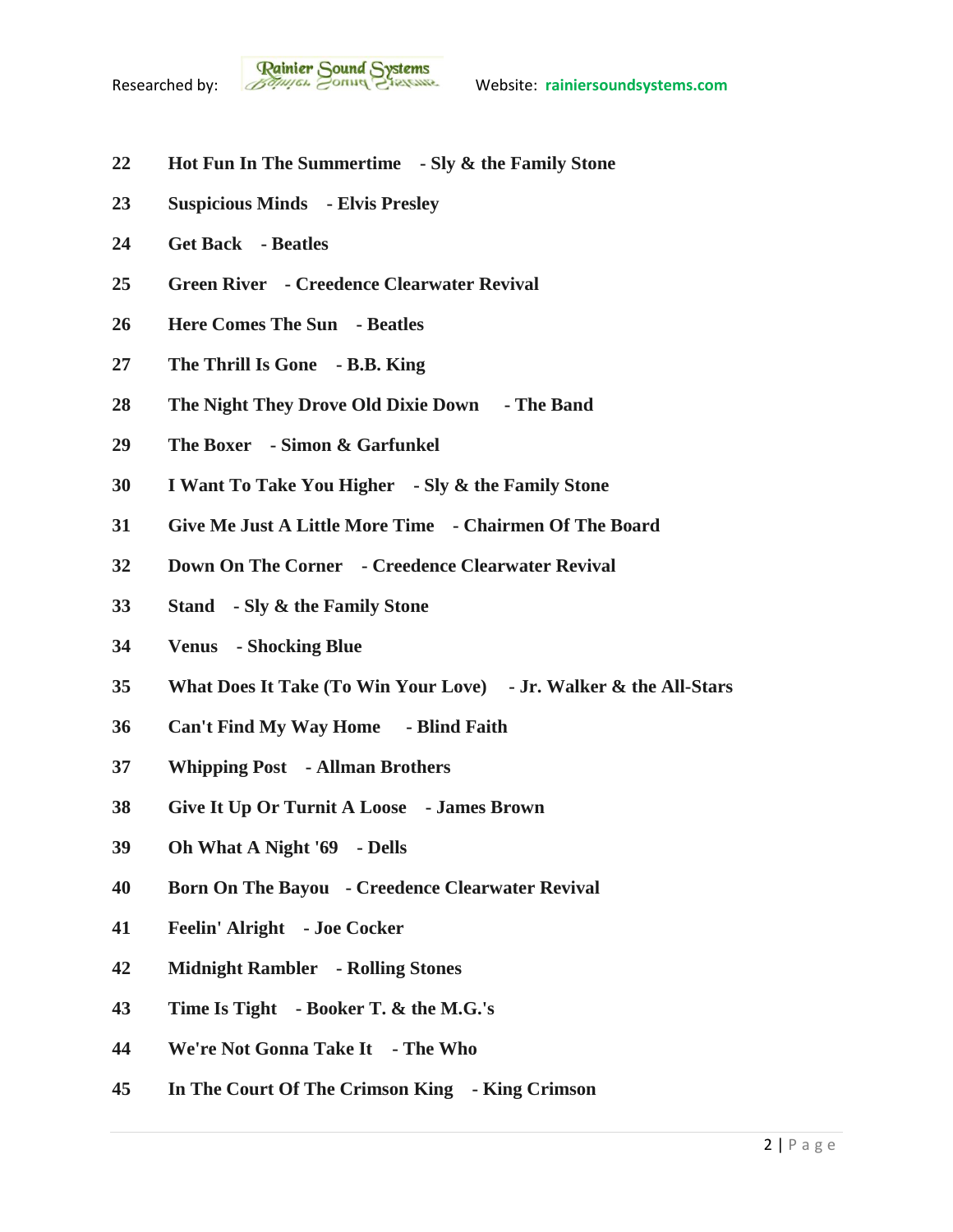- **Something In The Air - Thunderclap Newman**
- **Sweet Caroline - Neil Diamond**
- **No Time - Guess Who**
- **Twenty-Five Miles - Edwin Starr**
- **Someday We'll Be Together - Diana Ross & the Supremes**
- **My Whole World Ended - David Ruffin**
- **Na Na Hey Hey (Kiss Him Goodbye) - Steam**
- **In The Ghetto - Elvis Presley**
- **Rainy Night In Georgia - Brook Benton**
- **Bathroom Window - Joe Cocker**
- **Good Times, Bad Times - Led Zeppelin**
- **Beginnings - Chicago**
- **Choice Of Colors - Impressions**
- **He Ain't Heavy, He's My Brother - Hollies**
- **Let It Bleed - Rolling Stones**
- **Living In The Past - Jethro Tull**
- **Get Ready - Rare Earth**
- **Don't Let Me Down - Beatles**
- **Down By The River - Neil Young**
- **Grazing In The Grass - Friends Of Distinction**
- **Reconsider Me - Johnny Adams**
- **Cinnamon Girl - Neil Young**
- **Psychedelic Shack - Temptations**
- **Everybody Is A Star - Sly & the Family Stone**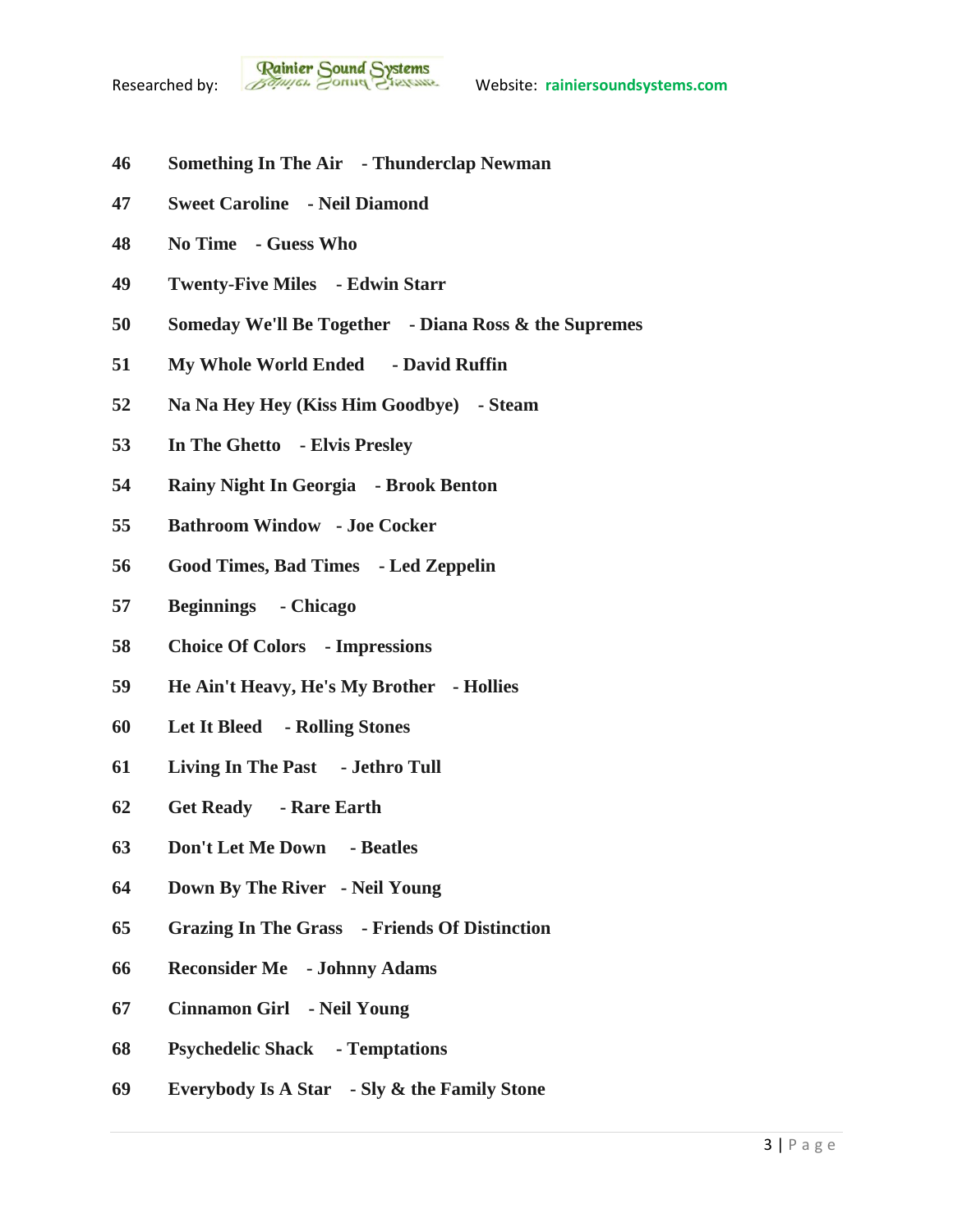- **Overture From Tommy - The Who**
- **Up On Cripple Creek - The Band**
- **A Boy Named Sue - Johnny Cash**
- **Lay Lady Lay - Bob Dylan**
- **Lodi - Creedence Clearwater Revival**
- **Aquarius / Let The Sun Shine In - 5th Dimension**
- **Soul Deep - Box Tops**
- **Sugar, Sugar - Archies**
- **Who's Lovin' You - Jackson 5**
- **Communication Breakdown - Led Zeppelin**
- **Come And Get It - Badfinger**
- **You've Made Me So Very Happy Blood, Sweat & Tears**
- **More Today Than Yesterday - Spiral Starecase**
- **I Want You (She's So Heavy) - Beatles**
- **Badge - Cream**
- **21st Century Schizoid Man - King Crimson**
- **Ballad Of John And Yoko - Beatles**
- **Marrakesh Express - Crosby, Stills & Nash**
- **Mother Popcorn - James Brown**
- **Cissy Strut - Meters**
- **Black Pearl - Sonny Charles & the Checkmates**
- **Ruby, Don't Take Your Love To Town - Kenny Rogers & the First Edition**
- **Spinning Wheel - Blood, Sweat & Tears**
- **My Cherie Amour - Stevie Wonder**